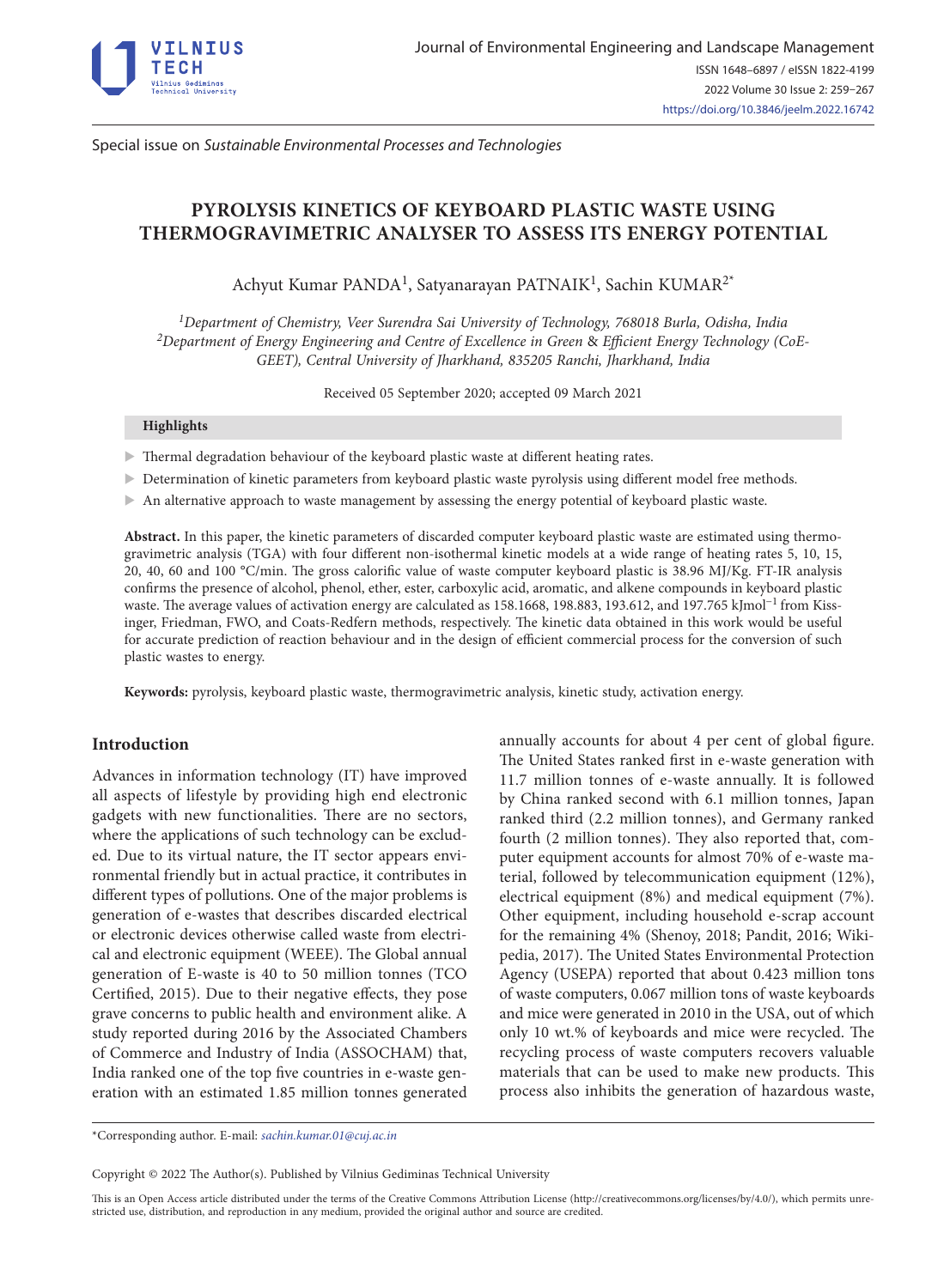including heavy metals and carcinogens that may contaminate the atmosphere, soil or waterways. As a result, recycling raw materials from waste desktop computers is the most effective solution to the growing e-waste problem. Further, recycling reduces the amount of greenhouse gas emissions caused by the manufacturing of new products (Al Razi, 2016).

The E- wastes mostly contain two types of compounds viz. metallic (49%) and plastic (33%) including hazardous constituents such as heavy metals (Cr, Cd, Hg, Pb and etc.), flame retardant (Chlorine, bromine, nitrogen or phosphorus), Poly Chloro Biphenyl and Polyvinyl Chloride. Thus, recycling of WEEE is significant not only from a waste treatment aspect but also from recovery of valuable ingredients. Effective separation of metals is the key for developing an effective recycling system (Ramesh et al., 2014).

Plastic materials constitute a most important share in the electrical and electronics accessories due to their distinct properties. Therefore, the amount of waste plastics from such sector is increasing continuously and this situation is creating serious environmental issues. As plastic wastes cannot be subjected to composting or land filling due to their non-biodegradable properties, the recycling of waste plastics by pyrolysis has attracted much interest as an alternative method for their disposal and management over the last few years.

Pyrolysis is considered as most useful method of plastic waste management, due to its lower emissions, reasonable cost and simple operation. Thermal or catalytic pyrolysis of waste plastics yields gas and liquid products that can subsequently be utilized as fuels and valuable chemicals. However, there are many difficulties to be resolved in these processes imminent. The issues are the necessary scale-up of the industry, minimization of production cost and optimization of higher-valued products for a wide range of plastic mixtures (Panda et al., 2010). The optimal design of the pyrolysis process and thus the reactor design require kinetics and thermodynamics data of the thermal degradation, and must be determined for better design and operation of the process. Thermogravimetric analysis technique is an excellent way to study the kinetics of thermal degradation (Kumar & Singh, 2014). It provides information on pre-exponential factor and activation energy (Coats & Redfern, 1964; Petrović & Zavargo, 1986). These kinetic data would help in the satisfactory design of the pyrolysis equipment. Literatures portray few works on the calculation of kinetic parameters using different waste plastics and are summarized as follows:

Thermal decomposition of natural polystyrene, recycled plastics, low density polyethylene, acrylonitrile butadiene styrene, polyenterophthalate of ethylene, and polypropylene was carried out at a temperature range of 415–490 °C and heating rate of 5–30 K·min− 1 to calculate the activation energy for every plastic material. The values of activation energy are as: natural polystyrene: 136 and 168 to 286 kJ/mol. Recycled plastic: 250, and 150

to 290 kJ/mol, Low density polyethylene: 285, and 220 to 259 kJ/mol, Acrylonitrile butadiene styrene: 118, and 104 to 251 kJ/mol. Polyenterophthalate of ethylene: 161, and 117 to 255 kJ/mol, Polypropylene: 169, and 153 to 265 kJ/mol (Day et al., 1995).

The pyrolysis behavior of plastic waste-TV plastic shell-was investigated, based on thermogravimetric analysis and using a combination of model-fitting and modelfree methods. The activation energy and linear correlation coefficient were determined at different conversion rates using four model-free methods. The values of activation energy (*Ea*) gradually decreased from 269.75 kJ/mol to 184.18 kJ/mol as the degree of conversion (α) increased from 0.1 to 0.8. Beyond this range, the  $E_\alpha$  slightly increased to 211.31 kJ/mol (Yao et al., 2020).

The thermal pyrolysis kinetics of poly ethylene terephthalate (PET) from different sources of soft drink bottles such as M/s Coca Cola and M/s Pepsi were performed. Thermal degradation was carried out in dynamic condition at three different heating rates of 10, 15 and 25 K min<sup>-1</sup> under nitrogen atmosphere. The activation energy for Coca Cola and Pepsi samples obtained by *n*th order model technique are 322.3 and 338.98 kJ/mol, respectively (Saha & Ghoshal, 2005).

The kinetics of pyrolysis of electronic packaging material are investigated under various heating rates (5, 10, 15, 20 °C/min) in an inert atmosphere using a TGA technique. The activation energy, Arrhenius constant and order of the reaction was calculated to be 251±10 kJ/mol,  $7.78\times10^{15}$  min<sup>-1</sup> and unity, respectively (Liou, 2003).

Kinetics of thermal degradation of three different electronic wastes, namely keyboard, telephone wire, and printed circuit board were investigated using TGA under pyrolysis and combustion conditions at a heating rate of 10 °C/min up to 700 °C, using Arrhenius model. The activation energy for first step pyrolysis of keyboard, PCB waste and telephone line was 166.08, 149.28 and 96.76 kJ/mol, respectively. Thus the order of thermal stability of the three studied samples was found as: keyboard > printed circuit board > telephone line (Quan et al., 2013).

The kinetic study of Scrap printed circuit boards (PCBs) under various heating rates and different particle sizes was carried out by thermogravimetric analysis. The average activation energy value obtained was 72.55 kJ/mol for the conversion,  $X = 0.2$  to 0.8. The activation energy obtained was considered relatively low and no large amount of energy was required in initiating the reaction (Ali et al., 2014).

Jing Sun et al. carried out kinetic study of the decomposition of waste printed circuit boards was under conventional and microwave-induced pyrolysis conditions. The activation energy decreased from 267 to 168 kJ/mol with increased heating rates from 20 to 50 °C/min in conventional condition in the temperature range of 300 to 600 °C. The activation energy decreased to 49 kJ/mol in the microwave-induced pyrolysis of the material using a microwave power of 700 W at a similar heating rate (Jing et al., 2012).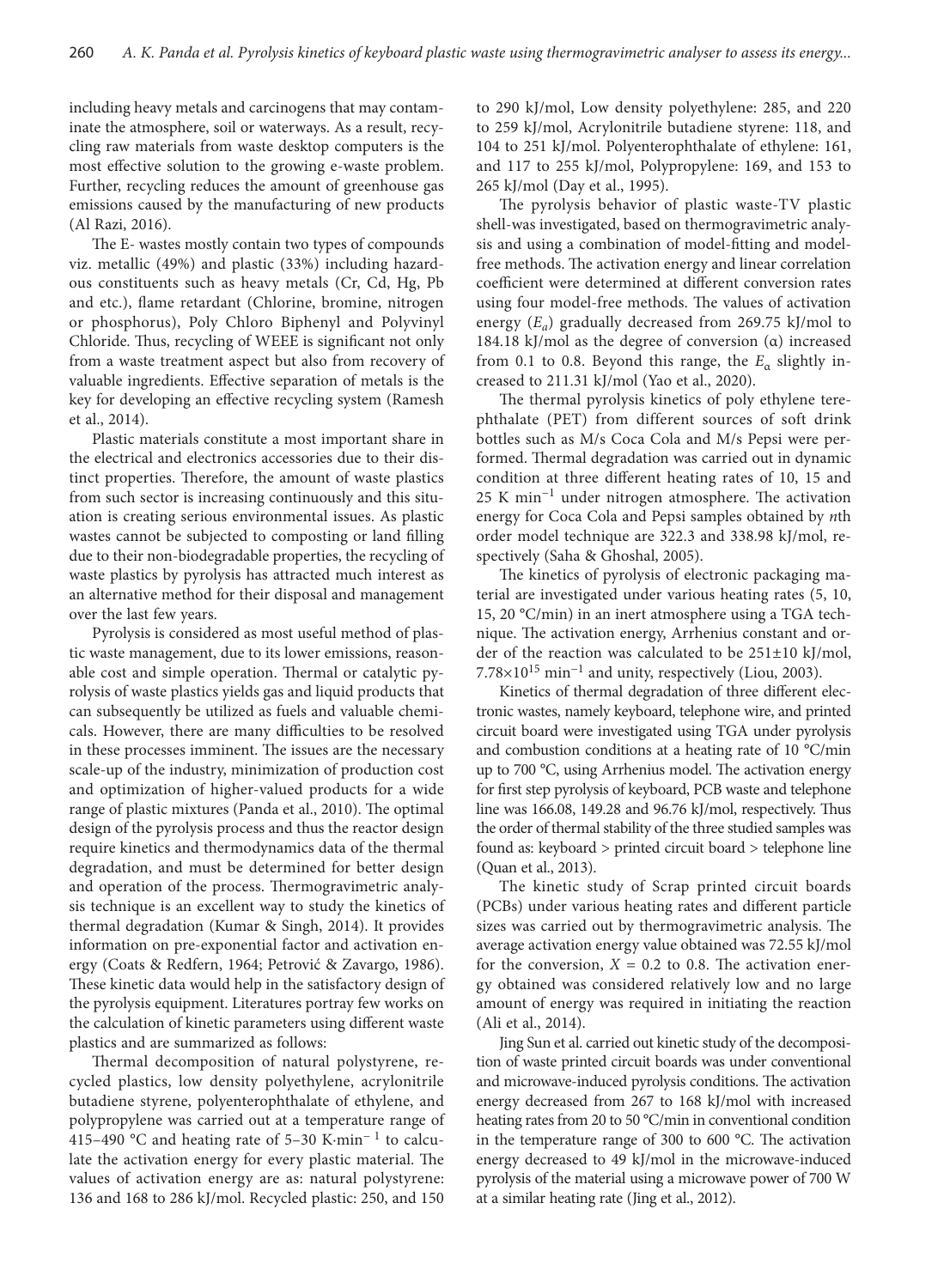Although, the kinetic study of computer keyboard materials is already reported in literature (Quan et al., 2013), but the detail kinetic study at a wide range of heating rates with different kinetic models is missing in that work. Therefore, to the best of our knowledge, this is the first study to report detail kinetic study of used computer keyboard plastics waste. The present work focus on the study of kinetic parameters for the thermal degradation of computer keyboard plastics waste through thermogravimetric analysis. The values of activation energy and the pre-exponential factor for the sample are obtained in non-isothermal condition by four model free methods including Kissinger method, Friedman method, Coats-Redfern (modified) method and Flynn–Wall–Ozawa (FWO) method.

#### **1. Experimentals**

## **1.1. Materials**

Used computer keyboard plastics waste (Figure 1), used in this work were collected from dumping yards of VS-SUT, Burla, Odisha, India. Keyboard plastic wastes were first crushed into smaller sized particles and the metallic part was removed using magnetic separator. Then these are grinded into small size of 1–3 mm and subjected to pyrolysis process.



Figure 1. Discarded keyboard plastic waste used in the determination of kinetic parameters

## **1.2. Methods**

Proximate analysis of the above samples such as the moisture, volatile matter, fixed carbon and ash content was carried out using prescribed standard methods ASTM D 4442, ASTM D 3172, ASTM D 3177 and ASTM D 3175, respectively. Ultimate analysis of the sample was carried out using a CHNS elemental analyzer (Variael CUBE Germany) which provides carbon, hydrogen, nitrogen, sulphur percentage composition.

The FTIR spectrum of the raw material is recorded in a Bruker Alpha FTIR spectrophotometer with spectral range 500–4000 cm<sup>-1</sup>, resolution 2 cm<sup>-1</sup>, DLA TGA detector, Universal ZnSe ATR, gold coated mirrors, ZnSe beam splitter and window and OPUS software for analysis of the sample to know the functional group composition of the sample. The powered solid samples are analyzed directly on the Universal ZnSe ATR plate.

Pyrolysis experiments were performed using a SHI-MADZU DTG60 instrument at different heating rates 5, 10, 15, 20, 40, 60 and 100 °C/min, by taking a definite weight of waste plastic sample in a silica crucible operating in a stream of  $N<sub>2</sub>$  atmosphere with a flow rate of 40 ml/min from 35 °C to 900 °C temperature. The parameters of thermal-decomposition, statistical parameters (*R*2) and kinetic analysis were carried out using Microsoft Office Excel 2016 (version 16.0.12325.20344), R version 3.6.2 (2019-12-12), RStudio (version 1.2.5033), and Origin 2020 (Learning Edition) softwares.

### **1.3. Study of kinetic by model-free method**

Kinetic study helps in determining the pre exponential factor and activation energy. The general representation of thermal degradation may be as follows:

```
A (solid) \rightarrow B (liquid) +
```
C (gas/volatile components) + D (solid/char).

Although this reaction involves decomposition of solid reactants, the isothermal homogeneous gas or liquid phase kinetic formulations can be applied to it. Thermal degradation of plastics is a very complex process and identification of a single kinetic model that explains the complete mechanism of such reaction is difficult. However, a partial or relative kinetic description may be obtained using different established equations. So, four different model-free methods such as Kissinger method, Friedman method, Coats-Redfern (modified) method and Flynn–Wall– Ozawa (FWO) method are used for obtaining kinetic parameters of thermal decomposition. Among the above methods, Kissinger method is not an isoconversional method as the peak temperature at different heating rates and the extent of the conversion at that temperature is used to find the activation energy. However, this equation cannot identify complexities of the reaction (Vlaev et al., 2008; Turmanova et al., 2008).

The simplified form of Kissinger equation (Equation (1)) used in this work is

$$
\ln\left(\frac{\beta}{T_m^2}\right) = \ln\left(\frac{AR}{E_a}\right) - \frac{E_a}{RT_m},\tag{1}
$$

where,  $\beta$  = heating rate,  $T_m$  = maximum decomposition temperature,  $A =$  pre exponential factor,  $R =$  gas constant,  $E_a$  = activation energy.

The plot between  $\ln \left( \frac{P}{T^2} \right)$  $\left(\frac{\beta}{T_m^2}\right)$  and  $\frac{1}{T_n}$  $\frac{1}{T_m}$  is a straight line

with slope equal to  $-\frac{E_a}{R}$ . So, the activation energy can be calculated from the graph.

Friedman method is the first and the more general isoconversional method for kinetic analysis using the differential Equation (2):

$$
\ln\left(\frac{dX}{dt}\right) = -\frac{E_a}{RT} + \ln\left(Af\left(X\right)^n\right). \tag{2}
$$

$$
X = \text{conversion } \left( = \frac{W_0 - W_t}{W_0 - W_\infty} \right), W_0, W_t \text{ and } W_\infty
$$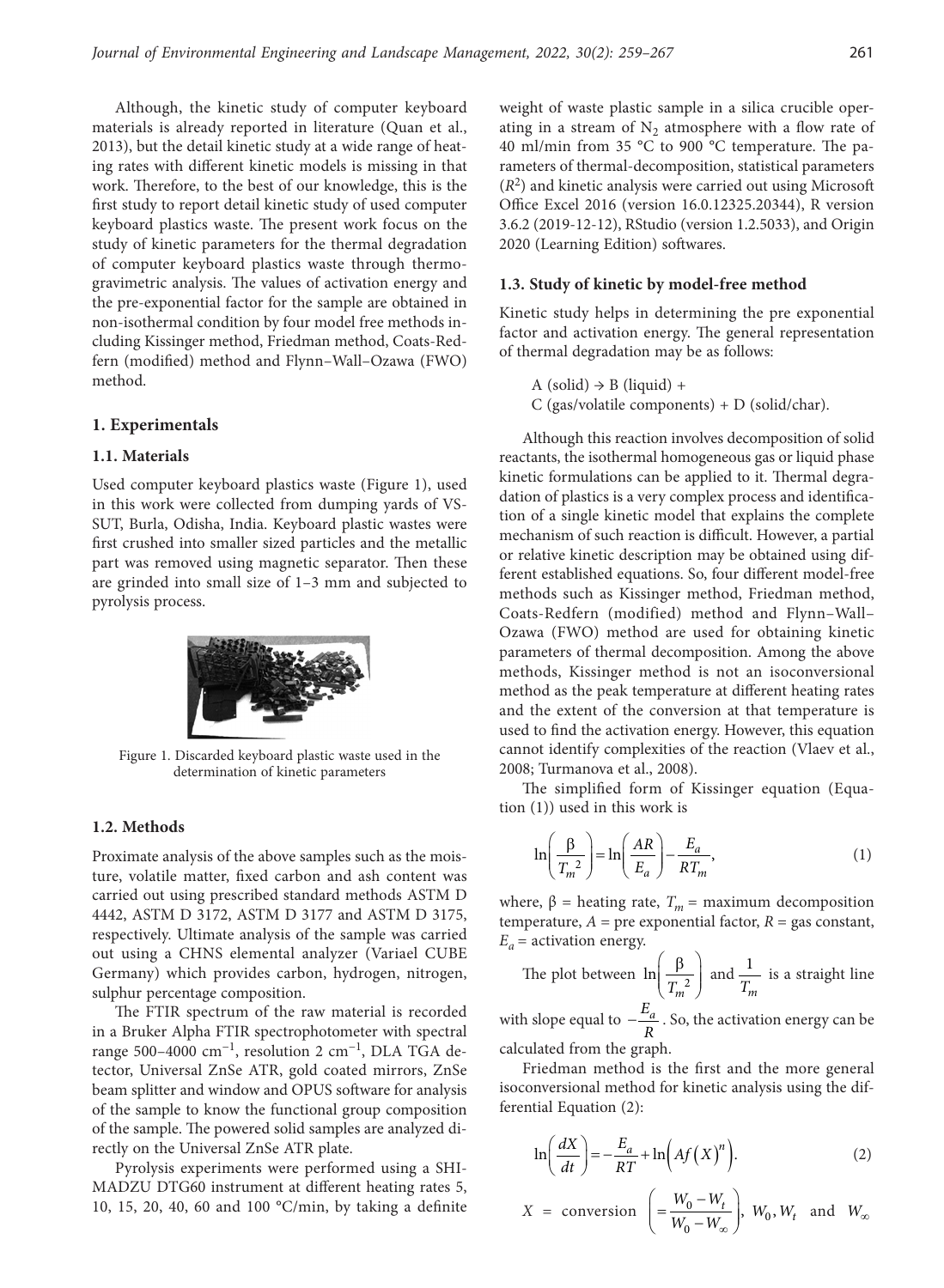indicate the initial weight, weight of the sample left after time *t*, and weight after pyrolysis of the plastic sample,  $n =$ order of reaction,  $T =$  temperature.

A plot of  $\ln \left( \frac{dX}{dt} \right)$  versus  $1/T$  gives the slope equal to  $-E_a$  / *R* and an intercept of  $ln(Af(X)^n)$ .

Coats and Redfern method is a common integral kinetic method used to describe the reaction process during pyrolysis. The equation obtained in the method is:

$$
\ln\left(\frac{\beta}{T^2}\right) = \ln\left(\frac{-AR\left(1-\frac{2RT}{E_a}\right)}{E_a\ln(X)}\right) - \frac{E_a}{RT}.\tag{3}
$$

At different heating rates,  $\ln\left(\frac{P}{T^2}\right)$ *T*  $\left(\frac{\beta}{T^2}\right)$  is plotted against

 $1/T$  giving a series of straight lines with slope  $E_a/R$ , and  $E_a$  can be calculated from the slope. The value of frequency factor may be calculated from the intercept by taking the help of  $E_a$ .

FWO method calculates the activation energy without prior knowledge of the reaction mechanism and is based on the Doyle approximation for heterogeneous chemical reactions:

$$
\ln \beta = \frac{AE_a}{Rf(X)} - 5.331 - 1.052 \left(\frac{E_a}{RT}\right).
$$
 (4)

Activation energy can be determined from the slope of the linear equation by plotting  $\ln \beta$  against  $1/T$  at progressing values of the conversion (Vlaev et al., 2008; Turmanova et al., 2008; Boonchom & Puttawong, 2010; Boonchom & Thongkam, 2010).

Table 1. Proximate and ultimate analysis of keyboard plastic waste sample alongwith available literature on the air-dried basis (adb)

| Proximate Analysis (Wt %)       | Present<br>work | Quan et al.<br>(2013) |  |
|---------------------------------|-----------------|-----------------------|--|
| Moisture                        | 0.17%           | 0.35                  |  |
| Volatile Matter                 | 97.7%           | 96.18                 |  |
| Ash content                     | 1.01%           | 2.93                  |  |
| Fixed Carbon                    | 1.12%           | 0.53                  |  |
| Ultimate Analysis (Wt %)        |                 |                       |  |
| C                               | 82.89           | 83.73                 |  |
| H                               | 8.686           | 7.68                  |  |
| N                               | 0 <sub>0</sub>  | 5.82                  |  |
| S                               | 00              | 00                    |  |
| $\Omega$                        | 8.424           | 2.77                  |  |
| Empirical formula               | $C_{14}H_{17}O$ | Not Calculated        |  |
| Gross calorific value $(MJ/Kg)$ | 38.96           | Not Calculated        |  |

## **2. Results and discussion**

#### **2.1. Proximate and ultimate analysis**

Table 1 reports the proximate and ultimate analysis results of the sample. The percentage of volatile matter was found to be very high 97.7% and the percentages of moisture, ash content and fixed carbon was found very low in proximate analysis. From the ultimate analysis data, it was found that the sample has very high carbon content (82.89%) with low hydrogen (8.686%) and oxygen (8.424%) content. Nitrogen and sulphur was absent in the sample. Empirical formula of keyboard plastics waste was calculated to be  $C_{14}H_{17}$  O. The calculated gross calorific value based on the ultimate analysis is also found high which is 38.96 MJ/Kg. Similarly, high percentage of volatile matter (96.18%) and carbon content (83.73%) was also determined for keyboard plastics waste (Quan et al., 2013).

#### **2.2. FTIR analysis of keyboard plastic waste sample**

FTIR spectra of keyboard plastic waste is represented in Figure 2 and several peaks with their intensities of various bond types is shown in Table 2. The main characteristics were ascribed to the presence of alkanes, alkenes or aromatic and alcohol in the sample. The lowest transmittance was observed at 3404  $cm^{-1}$ . This indicates the hydrogen bonded stretching bands of OH group. The peak observed at 2918 cm−1 confirms the presence of C–H stretching of alkanes. The C=C stretching between at 1593 cm−1 confirms the presence of aromatics compounds. The C–O vibrations observed at frequency 1016 and 1188 cm−1 show the presence of alcohol, ether, ester, carboxylic acid. Aromatic out of plane band was obtained with C–C vibrations at a frequency of 693 cm<sup>-1</sup>.



Figure 2. Fourier Transform Infrared Spectroscopy analysis spectra of keyboard plastic waste sample

The computer keyboards are generally made up from ABS (Acrylonitrile-Butadiene-Styrene), PBT (Polybutylene terephthalate), POM (Polyoxymethylene) and PC (Polycarbonate) (Ramesh et al., 2014). ABS has property of yellowing on prolonged exposure to UV light. Keyboard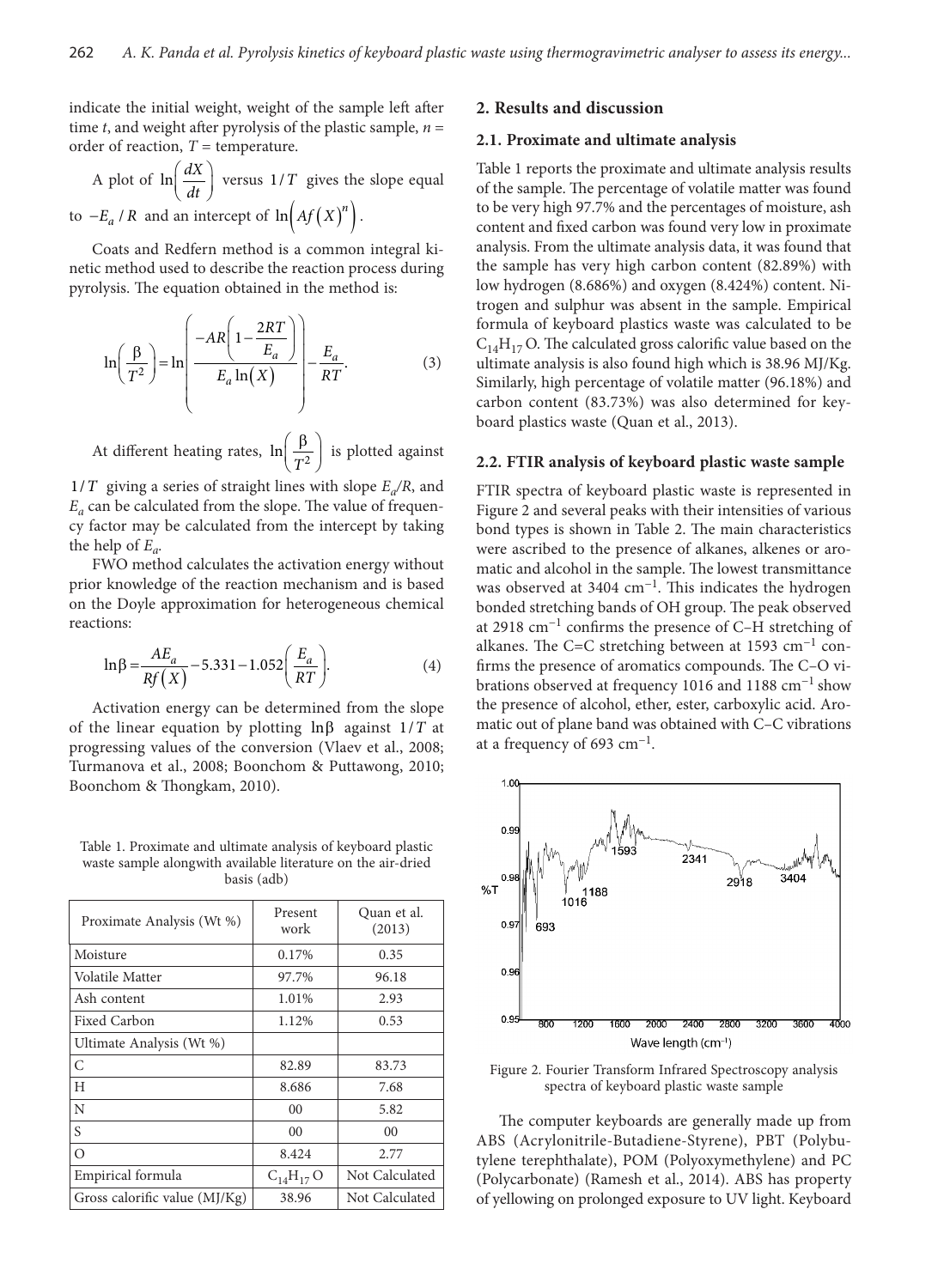plastics waste didn't turn into yellow on exposure to UV light due to the absence of ABS. Hence, the keyboard plastics may be composed either from PBT, POM or PC plastics. FT-IR analysis of keyboard waste plastic sample confirms the presence of semicrystalline thermoplastic polyesters.

#### **2.3. Thermogravimetric analysis**

The TG and DTG plots of the sample at different heating rates of 5, 10, 15, 20, 40, 60 and 100 °Cmin−1 are represented in the Figures 3 and 4. From the thermographs of the sample, it was observed that the thermal degradation occurred primarily into three stages. First stage is the dehydration stage which occurred in the temperature range from 50 °C to 300 °C. The weight loss in the sample was due to removal of moisture content in this first stage. Second stage is devolatilization stage in which the maximum weight loss of about 75–80% takes place at the temperature range of about 400–500 °C for different



Figure 3. Thermogravimetric analysis plot (weight loss vs. temperature) of keyboard plastic waste at 5, 10, 15, 20, 40, 60 and 100 °C/min heating rates



Figure 4. Derivative thermogravimetry plot (derivative weight vs. temperature) of keyboard plastic waste at 5, 10, 15, 20, 40, 60 and 100 °C/min heating rates

heating rates. The volatile content of the waste sample was removed in this stage. Third stage is char formation stage in which the degradation curves have appeared to have a long flat tail at the temperature from 500 °C to 900 °C. The shape of TGA curves has no change with the variation of heating rate. Differential thermogravimetry (DTG) curve for keyboard plastic waste at different heating rates also contains only one major peak which indicates that there is only one major degradation step. As the heating rate increased, the initial and final degradation temperature for keyboard plastic waste was also increased due to the fact that polymer molecules does not have enough time to exhaust the heat with increasing heating rate, leading to slower decomposition rate and higher decomposition temperature due to slow diffusion of heat (Boonchom & Puttawong, 2010). Similarly, when the heating rate increases, the decomposition temperature of the keyboard plastic waste also increases. DTG curves at different heating rates were shifted to higher temperature with increasing heating rate due to the heat transfer enlarging with increasing heating rate (Kayacan & Doğan, 2008). With increase in heating rate, the single stage temperature range increased from 396 to 470 °C as the curve shifted towards right. The reason for shifting the temperature range to the higher temperature is the change in mechanism cause by increasing the heating rate (Das & Tiwari, 2017).

#### **2.4. Kinetic study**

The non-isothermal thermogravimetric analysis experimental results of keyboard plastic waste pyrolysis obtained under nitrogen atmosphere were used for kinetic modeling. The activation energy of keyboard plastic waste pyrolysis process was determined by isoconversional model free methods. In the present study, different model free methods such as Kissinger, Friedman, FWO, and Coats-Redfern methods were investigated at different heating rates 5, 10, 15, 20, 40, 60 and 100 °Cmin<sup>-1</sup>.

Figure 5 shows the estimation of activation energy for keyboard plastic waste at seven different heating rates



Figure 5. Kinetic study plot  $[\ln(\beta/T_m^2)]$  vs.  $1/T_m]$  of keyboard plastic waste using Kissinger method at a single heating rat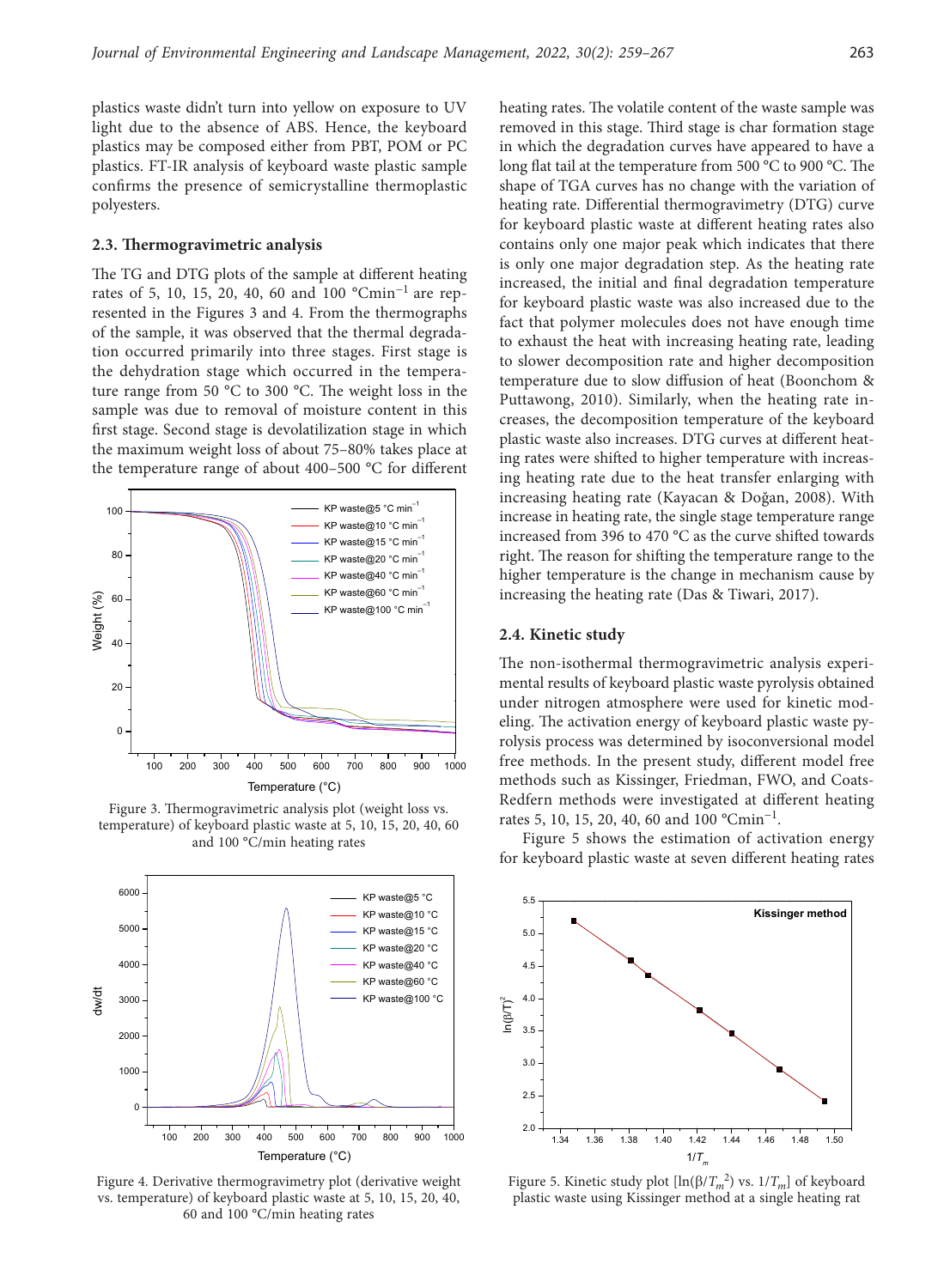using Kissinger method. In this method, the degree of conversion (α) at the peak temperature  $(T_m)$  was constant under different heating rates. The slope and intercept were found by plotting linear regression line between

 $\left(\frac{\beta}{T_m^2}\right)$  and  $\frac{1}{T_n}$ ln  $\frac{1}{T_m}$  (K) and further, activation energy (*E<sub>a</sub>*)

and pre-exponential factor (*A*) of 158.166 kJmol−1 and 4.91×1017 min−1 were determined respectively from the calculated slope and intercept values.



Figure 6. Kinetic study plot  $\left[ \ln \left( \frac{dX}{dt} \right) \right]$ *dt* vs.  $(1/T) \times 10^3$  of keyboard plastic waste using Friedman method at different conversion rate



Figure 7. Kinetic study plot [ $\ln\beta$  vs. ( $1/T$ )× $10^3$ ] of keyboard plastic waste using Flynn-Wall-Ozawa method at different conversion rates



Figure 8. Kinetic study plot  $[\ln(\beta/T^2)$  vs.  $(1/T)\times10^3]$  of keyboard plastic waste using Coats-Redfern method at different conversion rates

Similarly kinetic parameters were also calculated from the different isoconversional plots Figures 6, 7 and 8 using Friedman, FWO, and Coats-Redfern method, respectively at different fractional conversion ranging from 0.1 to 0.9. Based on linear regression fit equations the correlation coefficient  $(R^2)$ , activation energy  $(E_a)$  and pre-exponential factor (*A*) from the slope and intercept respectively are summarized in Tables 3 and 4. The activation energy is found to be a function of fractional conversion, because most of the plastics pyrolysis reactions are not one step mechanism and it follows a complete multistep reaction. Figures 6, 7 and 8 show how the activation energy varies with the function of fractional conversion  $(a)$ . The low correlation coefficient (*R*2) of conversion (α) values less than 0.1 and greater than 0.9 are not considered. The values of activation energies obtained at different conversion are not same might be due to of complex nature of thermal degradation reactions of waste plastics. From the table it is observed that, the values of activation energy is high at the beginning, decreased gradually up to 70% conversion and further increased at higher conversions. The higher activation energy value at the beginning was due to cleavage of some strong bonds leading to elimination of volatile components (Heydari et al., 2015). With the progress of pyrolysis process, the value of activation energy decreased owing to weakening of bonds. During the decomposition process at high temperature with high conversion when most of the stable bonds are broken, less stable molecules which are easier to break are present, so less energy barrier is required for decomposition at this step and the value of activation energy decreases with progress of conversion

Table 2. Important assignments from Fourier Transform Infrared Spectroscopy analysis of keyboard plastic waste

| Frequency $(cm-1)$ | Type of vibrations | Assignments                            |
|--------------------|--------------------|----------------------------------------|
| 3404               | O-H stretching     | Alcohol/phenol, H-bonded               |
| 2918               | C-H stretching     | Alkanes                                |
| 1593               | $C=C$ stretching   | Alkenes or aromatic                    |
| 1188               | $C-O$              | Alcohol, ether, ester, carboxylic acid |
| 1016               | $C-O$              | Alcohol, ether, ester, carboxylic acid |
| 693                | $C-C$              | Aromatic out of plane blend            |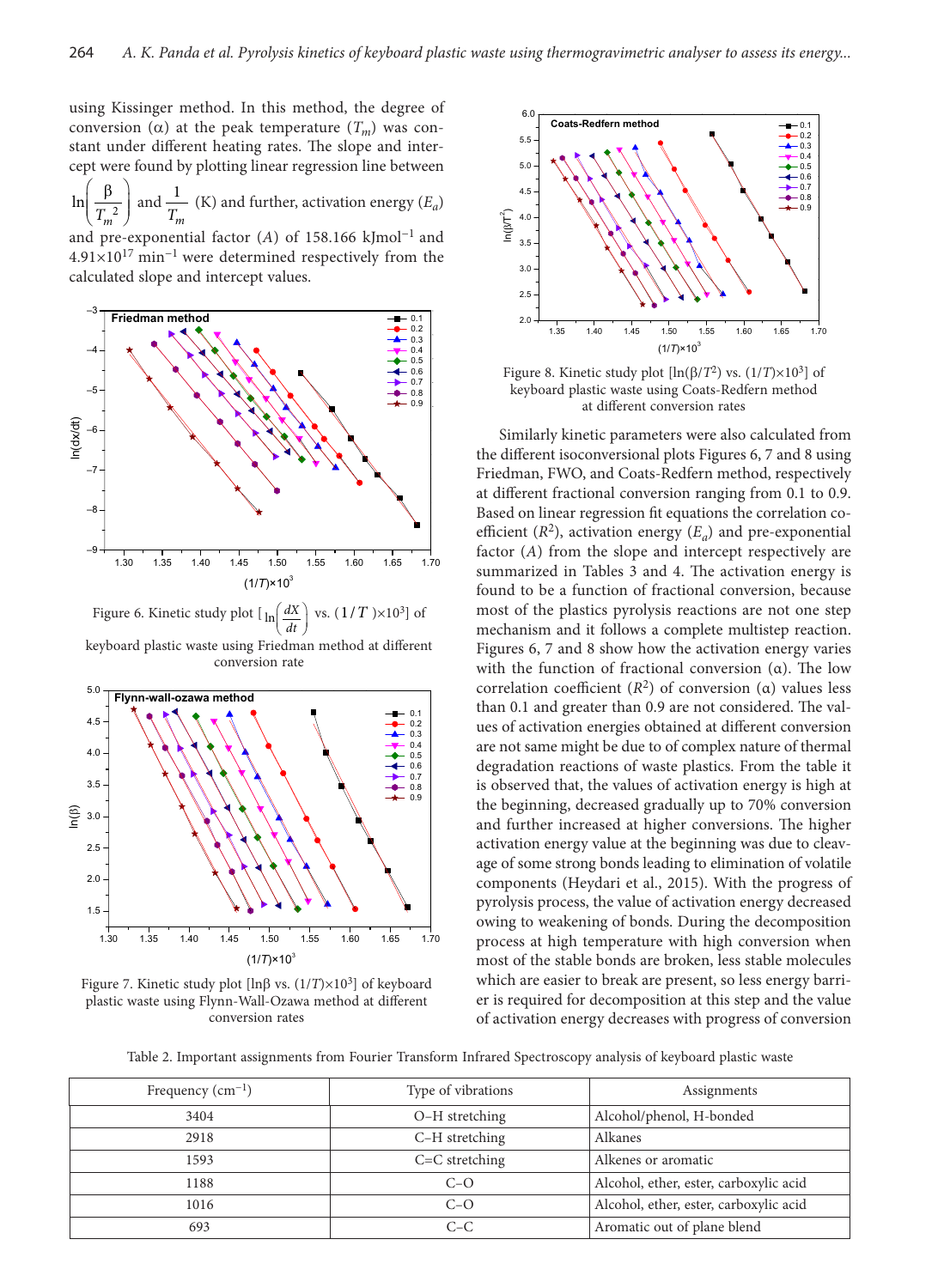Table 3. Average values of activation energy (E<sub>a</sub>) and pre-exponential factor (A) using Friedman, FWO and Coats-Redfern methods at different conversion rates *A*) using Friedman, FWO and Coats-Redfern methods at different conversion rates *Ea*) and pre-exponential factor ( Table 3. Average values of activation energy (

|                            | ⋖                  | $1.277E+19$                        | 9.013E+17                          | $1.83E+17$                                 | 7.999E+16                                        | 2.474E+16                          | $3.253E+15$                                  | 1.901E+15                          | 8.442E+14                                        | 4.004E+14                             |             |
|----------------------------|--------------------|------------------------------------|------------------------------------|--------------------------------------------|--------------------------------------------------|------------------------------------|----------------------------------------------|------------------------------------|--------------------------------------------------|---------------------------------------|-------------|
| Coats-Redfern method       | $E_a$ (kJ/mol)     | 204.2935202                        | 202.5590535                        | 200.6739372                                | 200.2239835                                      | 197.9662337                        | 191.2295657                                  | 193.353377                         | 193.7789707                                      | 195.8139053                           | 197.7658385 |
|                            | $\mathbb{R}^2$     | 0.99884                            | 0.99657                            | 0.99114                                    | 0.99995                                          | 0.99916                            | 0.99994                                      | 0.99578                            | 0.99947                                          | 0.9984                                | Average     |
|                            | equation<br>Fitted | $-24.5722x +$<br>43.87557<br>$V =$ | $-24.3636x +$<br>41.64725          | $-24.1369x +$<br>40.38511<br>$\frac{1}{2}$ | $-24.0828x +$<br>39.84769<br>$\frac{1}{\lambda}$ | $-23.8112x +$<br>38.98782<br>$y =$ | $-23.0009x +$<br>37.34659                    | $-23.2564x +$<br>37.16174<br>$y =$ | $-23.3076x +$<br>36.82438<br>$\frac{1}{\lambda}$ | $-23.5523x +$<br>36.81987<br>$y =$    |             |
|                            | ⋖                  | 1.159E+23                          | 3.794E+21                          | $1.375E+21$                                | $6.597E + 20$                                    | $2.383E + 20$                      | $1.088E + 20$                                | $5.816E+19$                        | $3.089E + 19$                                    | $2.233E+19$                           |             |
|                            | $E_a$ (kJ/mol)     | 212.5683                           | 203.7368                           | 203.2802                                   | 202.596                                          | 200.7594                           | 200.1455                                     | 200.8334                           | 202.0712                                         | 207.1333                              | 203.6804    |
| FWO method                 | $\mathbb{R}^2$     | 0.98843                            | 0.99914                            | 0.9962                                     | 0.99978                                          | 0.9989                             | 0.99968                                      | 0.99798                            | 0.99861                                          | 0.99843                               |             |
|                            | Fitted equation    | $y = -25.5675x$<br>$+44.21519$     | $y = -24.5053x$<br>$+40.87087$     | $y = -24.4504x$<br>$+39.987$               | $y = -24.3681x$<br>$+39.40369$                   | $y = -24.1472x$<br>$+38.55843$     | $^{+}$<br>$=-24.0733x$<br>37.99513<br>$\geq$ | $y = -24.1561x$<br>$+37.65945$     | $y = -24.3049x$<br>$+37.4384$                    | $^{+}$<br>$y = -24.9138x$<br>37.83191 | Average     |
|                            | ⋖                  | $6.501E + 14$                      | 1.128E+14                          | 7.747E+13                                  | 5.184E+13                                        | 2.343E+13                          | 1.507E+12                                    | 8E+12<br>2.41                      | $2.501E+12$                                      | $6.403E+12$                           |             |
| Friedman method            | $E_a$ (kJ/mol)     | 209.3362                           | 204.0913                           | 203.5362                                   | 203.0351                                         | 199.8977                           | 184.8553                                     | 188.6851                           | 190.967                                          | 198.8839                              | 198.8839    |
|                            | $\mathbb{R}^2$     | 0.99663                            | 0.99946                            | 0.99947                                    | 0.99762                                          | 0.99877                            | 0.99995                                      | 0.99961                            | 0.99993                                          | 0.99677                               |             |
|                            | equation<br>Fitted | $y =$<br>-25.1788x +<br>34.00273   | $-24.5479x +$<br>32.13377<br>$y =$ | $-24.4811x +$<br>31.62418                  | $-24.4209x +$<br>31.06821<br>$V =$               | $-24.0435x +$<br>30.09182<br>$y =$ | $-22.2342x +$<br>27.12465<br>$\overline{ }$  | $=-22.6949x$<br>$+27.30989$        | $-22.9693x +$<br>26.93847<br>$y =$               | $-23.9216x +$<br>27.1851<br>$y =$     | Average     |
| Conv-erion<br>$\mathbf{E}$ |                    | $\overline{0}$ .                   | 0.2                                | 0.3                                        | 0.4                                              | 0.5                                | 0.6                                          | 0.7                                | 0.8                                              | 0.9                                   |             |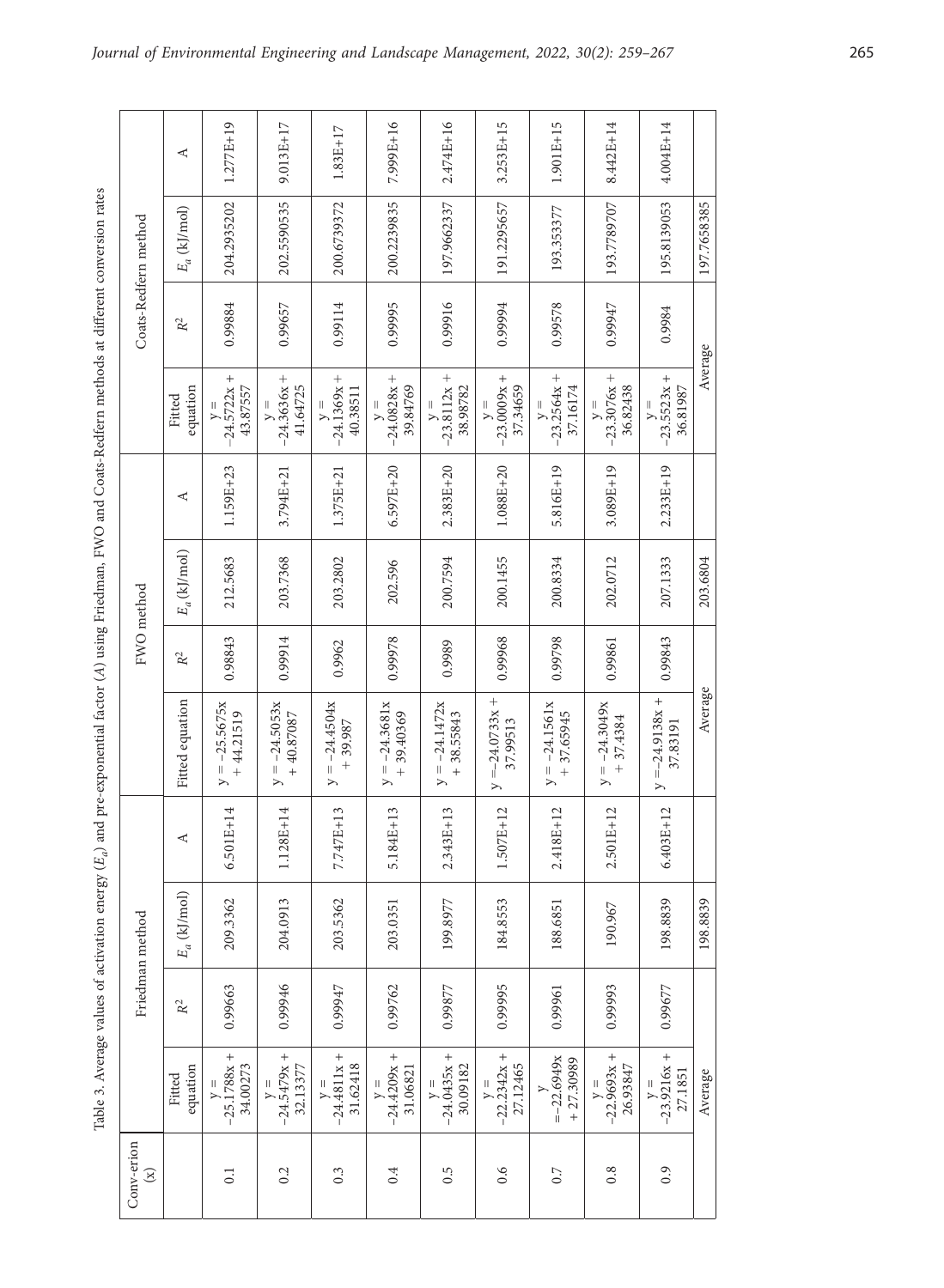Table 4. Value of activation energy  $(E_a)$  and pre-exponential factor  $(A)$  using Kissinger method at a single heating rate

| <sup>L</sup> itted<br>equation<br>0011c | DΖ   | /mol<br>$L_{a}$ (K) | $\overline{\phantom{a}}$<br>, 111111 |  |
|-----------------------------------------|------|---------------------|--------------------------------------|--|
| 30.84886                                | 0007 | 58.1668             | $\overline{10}$                      |  |
| $v = -19.0242y$                         |      | .                   |                                      |  |

(Heydari et al., 2015). The increased activation energy at higher conversion may be explained due to the formation of carbonaceous char which would act as a physical barrier and slows heat transfer, thus decreasing the reaction activity, and makes degradation more difficult. More energy is needed to activate the system. Consequently, the activation energy increases (Quan et al., 2013).

The arithmetic means of the activation energy calculated by Friedman method, FWO method and Coats-Redfern methods are 198.883, 193.612, and 197.765 kJmol<sup>-1</sup>, respectively, which are close to each other and in good agreement. However, the activation energy calculated from Kissinger method is not matching with the values obtained from other three methods. The discrepancy in the values may be attributed to selection of only peak temperature in the plot in Kissinger method. The kinetic data obtained for pyrolysis of keyboard plastic waste are found to agree closely with some of the available literature (Yao et al., 2020).

## **Conclusions**

The kinetics parameters of keyboard plastic waste pyrolysis were determined using thermogravimetric analysis. The TGA experiment showed that the heating rate has an important role on the thermal degradation reaction. The degradation temperatures for keyboard plastic waste at which the maximum weight losses (75–80%) take place ranges from 400–500 °C at different heating rates ranging from 5 to 100 °C/min. Kinetic study was carried out using four different isoconversional methods. Reasonable fits of data to straight lines in kinetic study plot indicated that the proposed models are suitable for understanding the kinetics of keyboard plastic waste pyrolysis. The activation energy obtained by three methods viz. Friedman method, FWO method and Coats-Redfern method is in the range of 190–200 kJmol−1 while activation energy obtained by Kissinger method is 158.166 kJmol−1. This study would definitely provide information to predict optimum pyrolysis regimes and design more effective conversion systems for the thermal degradation of keyboard plastic waste to liquid/gaseous fuel.

## **References**

Al Razi, K. H. (2016). Resourceful recycling process of waste desktop computers: A review study. *Resources, Conservation and Recycling*, *110*, 30–47.

<https://doi.org/10.1016/j.resconrec.2016.03.017>

Ali, S., Ng, C. H., & Hashim, H. (2014). Catalytic pyrolysis and a pyrolysis kinetic study of shredded printed circuit board for fuel recovery. *Bulletin of Chemical Reaction Engineering and Catalysis*, *9*, 224–240.

<https://doi.org/10.9767/bcrec.9.3.7148.224-240>

Boonchom, B., & Puttawong, S. (2010). Thermodynamics and kinetics of the dehydration reaction of FePO<sub>4</sub> 2H<sub>2</sub>O. *Physica B: Condensed Matter*, *405*(9), 2350–2355. <https://doi.org/10.1016/j.physb.2010.02.046>

Boonchom, B., & Thongkam, M. (2010). Kinetics and thermodynamics of the formation of MnFeP<sub>4</sub>O<sub>12</sub>. *Journal of Chemical and Engineering Data*, *55*, 211–216. <https://doi.org/10.1021/je900310m>

- Coats, A. W., & Redfern, J. P. (1964). Kinetic parameters from thermogravimetric data. *Nature*, *201*, 68–69. <https://doi.org/10.1038/201068a0>
- Das, P., & Tiwari, P. (2017). Thermal degradation kinetics of plastics and model selection. *Thermochimica Acta*, *654*, 191– 202. <https://doi.org/10.1016/j.tca.2017.06.001>
- Day, M., [Coone,](http://www.sciencedirect.com/science/article/pii/0141391095000884) J. D., & [MacKinnon](http://www.sciencedirect.com/science/article/pii/0141391095000884), M. (1995). Degradation of contaminated plastics: a kinetic study. *Polymer Degradation and Stability*, *48*, 341–349. [https://doi.org/10.1016/0141-3910\(95\)00088-4](https://doi.org/10.1016/0141-3910(95)00088-4)
- Heydari, M., Rahman, M., & Gupta, R. (2015). Kinetic study and thermal decomposition behavior of lignite coal. *International Journal of Chemical Engineering*, *2015*, 481739. <https://doi.org/10.1155/2015/481739>
- Jing, S., Wenlong, W., Zhen, L., Qingluan, M., Chao, Z., & Chunyuan, M. (2012). Kinetic study of the pyrolysis of waste printed circuit boards subject to conventional and microwave heating. *Energies*, *5*, 3295–3306. <https://doi.org/10.3390/en5093295>
- Kayacan, I., & Doğan, Ö. M. (2008). Pyrolysis of low and high density polyethylene. Part I: Non-isothermal pyrolysis kinetics. *Energy Sources, Part A: Recovery, Utilization, and Environmental Effects*, *30*(5), 385–391.
	- <https://doi.org/10.1080/15567030701457079>
- Kumar, S., & Singh, R. K. (2014). Pyrolysis kinetics of waste high-density polyethylene using thermogravimetric analysis. *International Journal of ChemTech Research*, *6*, 131–137.
- Liou, T. H. (2003). Pyrolysis kinetics of electronic packaging material in a nitrogen atmosphere. *Journal of Hazardous Materials*, *103*, 107–123.

[https://doi.org/10.1016/S0304-3894\(03\)00244-9](https://doi.org/10.1016/S0304-3894(03)00244-9)

Panda, A. K., Singh, R. K., & Mishra, D. K. (2010). Thermolysis of waste plastics to liquid fuel: A suitable method for plastic waste management and manufacture of value added products – A world prospective. *Renewable and Sustainable Energy Reviews*, *14*(1), 233–248.

<https://doi.org/10.1016/j.rser.2009.07.005>

- Pandit, V. (2016). India's e-waste growing at 30% annually. *The Hindu Business Line*. [https://www.thehindubusinessline.](https://www.thehindubusinessline.com/info-tech/indias-ewaste-growing-at-30-annually/article8686442.ece) [com/info-tech/indias-ewaste-growing-at-30-annually/arti](https://www.thehindubusinessline.com/info-tech/indias-ewaste-growing-at-30-annually/article8686442.ece)[cle8686442.ece](https://www.thehindubusinessline.com/info-tech/indias-ewaste-growing-at-30-annually/article8686442.ece)
- Petrović, Z. S., & Zavargo, Z. Z. (1986). Reliability of methods for determination of kinetic parameters from thermogravimetric and DSC measurements. *Journal of Applied Polymer Science*, *32*, 4353–4367. <https://doi.org/10.1002/app.1986.070320406>
- Quan, C., Li, A., & Gao, N. (2013). Combustion and pyrolysis of electronic waste: Thermogravimetric analysis and kinetic model. *Procedia Environmental Sciences*, *18*, 776–782. <https://doi.org/10.1016/j.proenv.2013.04.104>